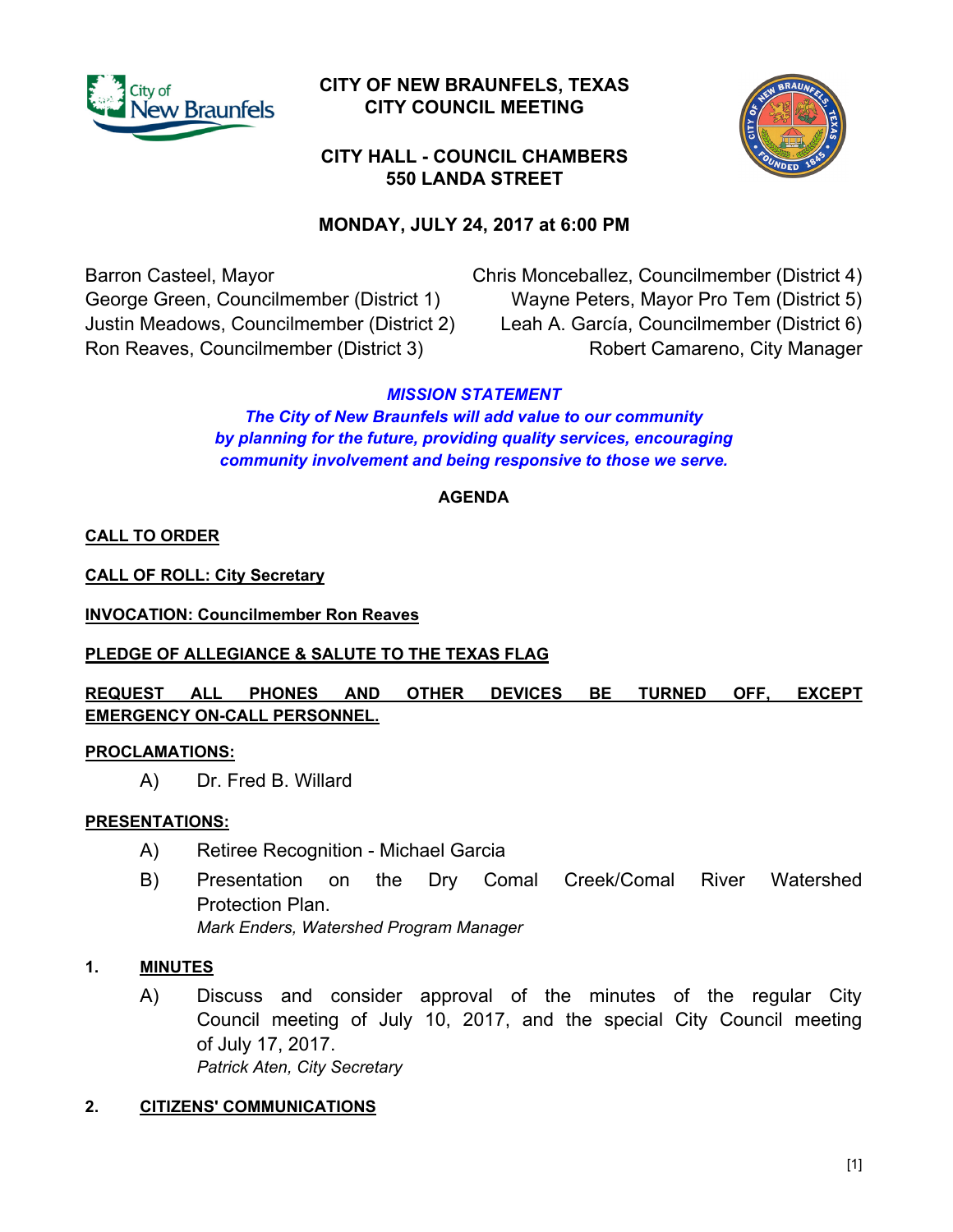This time is for citizens to address the City Council on issues and items of concerns not on this agenda. There will be no City Council action at this time.

#### **3. CONSENT AGENDA**

*All items listed below are considered to be routine and non-controversial by the City Council and will be approved by one motion. There will be no separate discussion of these items unless a Councilmember or citizen so requests, in which case the item will be removed from the consent agenda and considered as part of the normal order of business.*

#### *Resolutions & Action Items*

- A) Approval of the Mayoral appointment of five individuals to the New Braunfels Partnership Committee for terms ending August 1, 2020. *Patrick Aten, City Secretary*
- B) Approval of a lease agreement between the City of New Braunfels and West San Antonio 111, LLC. to provide public parking in Downtown New Braunfels. *Matthew Eckmann, Real Estate Manager*
- C) Approval of a resolution for the determination of right-of-way of S. Castell Avenue, identified as a Major Collector in the City of New Braunfels Regional Transportation Plan, between W. Coll Street and W. Mill Street.

*Garry Ford, P.E., City Engineer*

- D) Approval of annual expenditures with Strategic Government Resources Inc. for FY 2016-17 in an amount not to exceed \$100,000. *Kristi Aday, Assistant City Manager*
- E) Approval of a contract with Alpha Testing and Terracon for materials testing and Lone Star Paving for construction on South Castell Avenue and Live Oak Avenue reconstruction. *Bryan Woods, Assistant City Manager*
- F) Approval of a contract with EIB Contractors for the construction and remodel of Fire Station #1 to include the base project as well as Additive Alternates 1, 2, 3, 4, and 5A. *Bryan Woods, Assistant City Manager*
- G) Approval of a contract with Petroleum Solutions, Inc. for the removal and disposal of three underground fuel storage tanks located at the New Braunfels Regional Airport. *Jennifer Gates,Buyer*
- H) Approval of acquisition funds for purchasing Right of Way from NBL 300 Group, LTD, Parcel 35-2 on the Klein Road Improvements Project. *Matthew Eckmann, Real Estate Manager*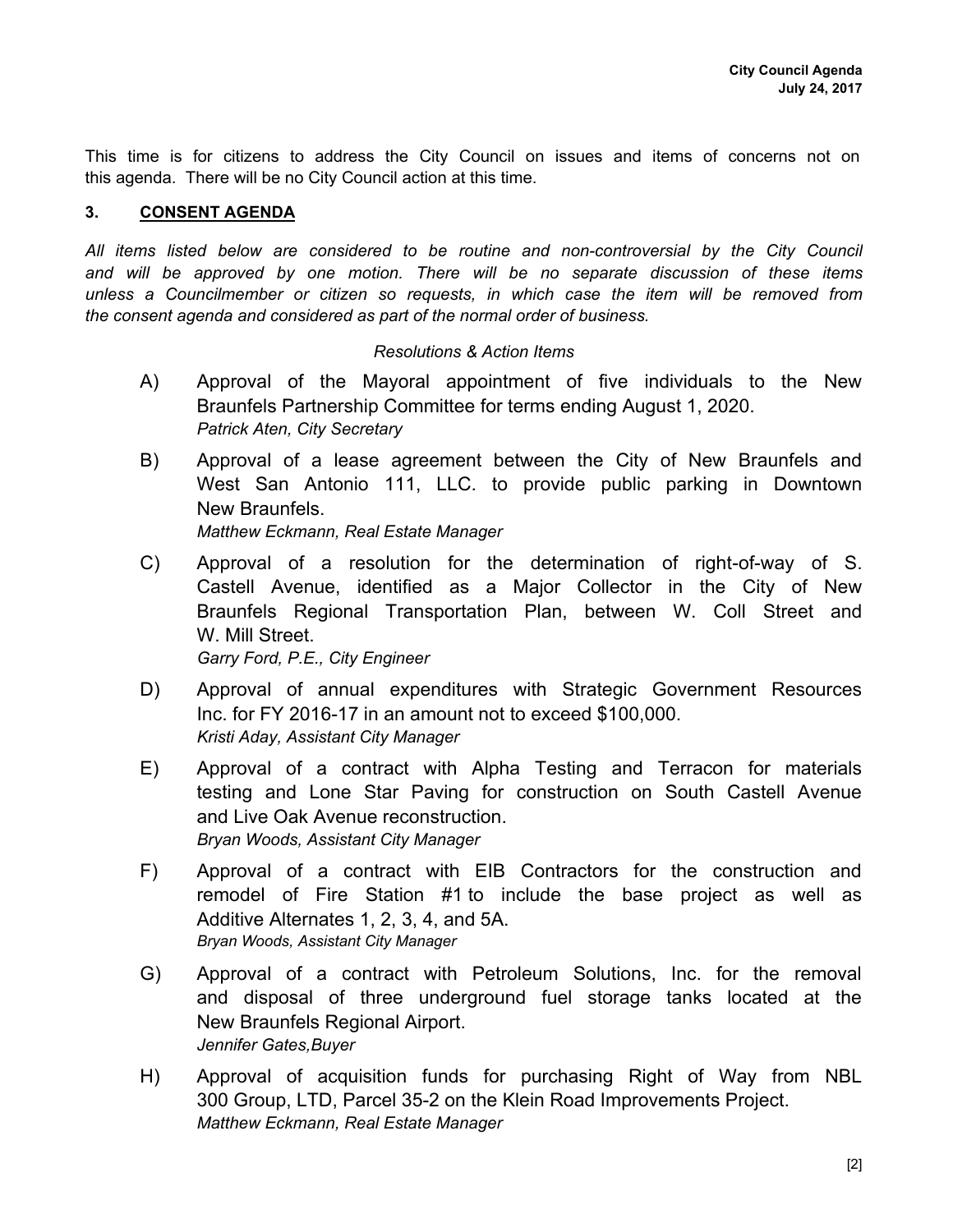I) Approval of acquisition funds for purchasing Right of Way from V L & Betty McCart, #1 Trust, Parcel 1 on the Klein Road Improvements Project.

*Matthew Eckmann, Real Estate Manager*

#### *Ordinances*

*(In accordance with Section 3.10 of the City Charter, a descriptive caption of each ordinance shall be read on two separate days.)*

J) Approval of the first reading of an ordinance repealing portions of the Code of Ordinances, Chapter 138, Article I - Vehicles for Hire, to comply with new state legislation that regulates transportation network companies.

*Patrick Aten, City Secretary*

- K) Approval of the first reading of an ordinance to create school speed zones for Voss Farms Elementary and Veramendi Elementary. *Garry Ford, City Engineer*
- L) Approval of the second and final reading of an ordinance granting rehabilitation tax relief to the property addressed as 195 Jahn Street, a Local Historic Landmark known as the Brietzke Haus. *Christopher J. Looney, Director of Planning and Community Development*
- M) Approval of the second and final reading of an ordinance regarding the proposed rezoning of approximately 74 acres comprising a 60.579 acre tract out of the A-20, A M Esnaurizar Survey, addressed at 1584 and 1568 Weltner Road, and the 13.421 acre Countryville Subdivision, from "APD" Agricultural/Pre-Development District and "R-1A-6.6" Single-Family District to Weltner Farms Planned Development District (WFPD).

*Christopher J. Looney, Planning and Community Development Director*

## **4. INDIVIDUAL ITEMS FOR CONSIDERATION**

A) Discuss and consider approval of a grant application to the FY2018 Clean Water Act Section 319(h) Grant through the Texas Commission on Environmental Quality for \$1,415,300 to implement management measures identified in the Dry Comal Creek/ Comal River Watershed Protection Plan and authorizing the City Manager to accept funds and to execute all contract documents associated with the grant, if awarded.

*Mark Enders, Watershed Program Manager*

B) Discuss and consider approval of the 2017 Community Development Block Grant One-Year Action Plan and Fair Housing Plan. *Martie Simpson, Finance Director*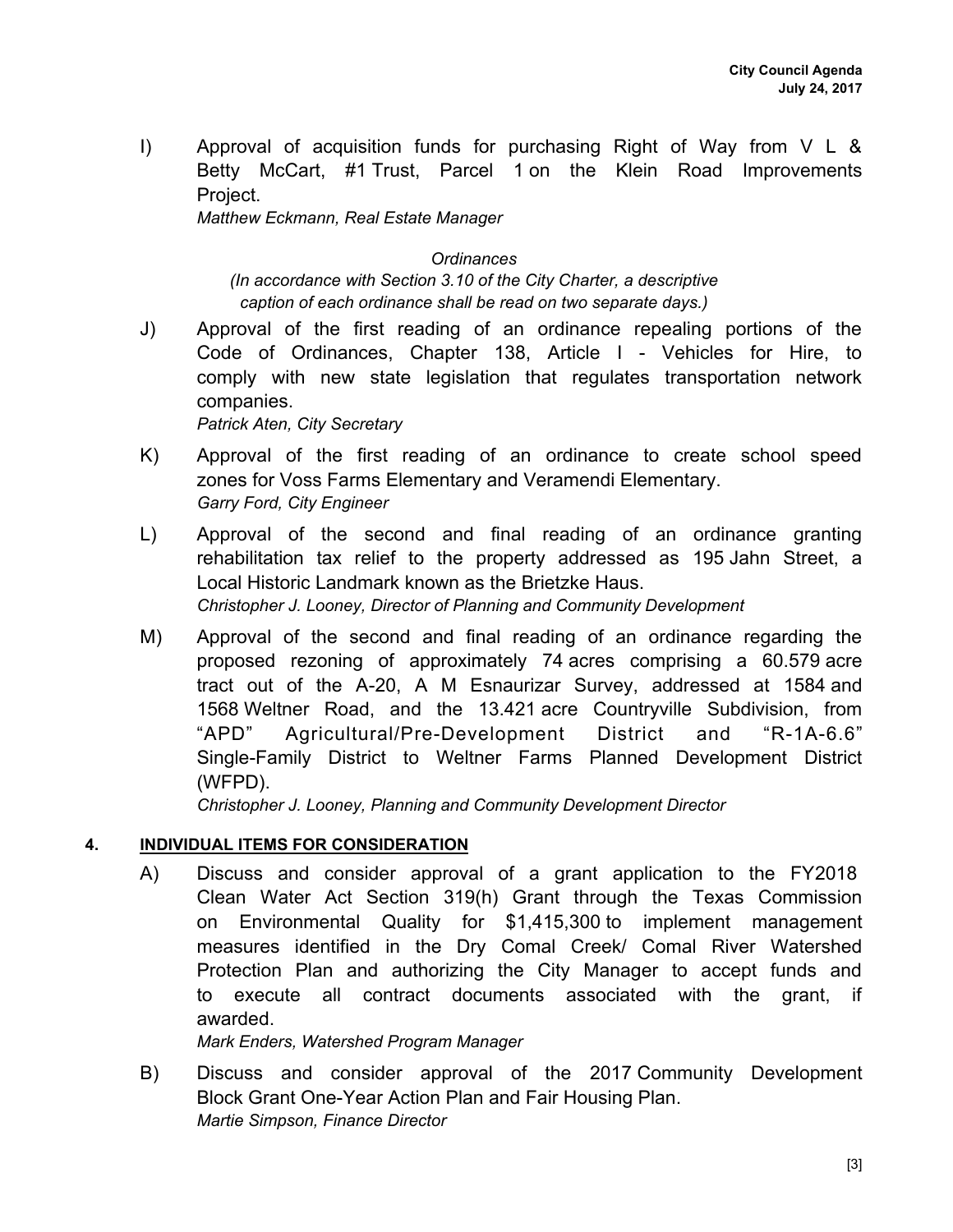- C) Discuss and consider approval of the first reading of an ordinance modifying Chapter 86-4, Additional rules and regulations for control of parks and recreation areas and facilities, to restrict the possession of personal grills in city parks. *Stacey Dicke, Parks and Recreation Director*
- D) Discuss and consider approval of a resolution authorizing an expenditure of up to \$125,000 to Boon Chapman, Ltd. for a project to create and retain 80 jobs. *Jeff Jewell, Economic Development Manager*
- E) Public hearing and first reading of an ordinance amending Section 126-354 of the City of New Braunfels Code of Ordinances to revise Parking by Permit Area F. *Garry Ford, City Engineer*
- F) Public hearing and consideration of the first reading of an ordinance regarding a proposed amendment to the Parkridge Estates Planned Development District Concept Plan and related Development Standards on property comprising 49.52 acres located on the south side of W. County Line Road between North Ranch Estates Boulevard and Cornerstone Drive.

*Christopher J. Looney, Planning and Community Development Director*

- G) Public hearing and consideration of the first reading of an ordinance regarding a rezoning of approximately 25.98 acres consisting of Lot 4B, Moeller Subdivision, Unit 3, addressed as 381 W. Klein Road from "APD" Agricultural / Pre-Development District to "White Wing Enclave" Planned Development District, with a Concept Plan. *Christopher J. Looney, Planning and Community Development Director*
- H) Discuss and consider possible action regarding a proposed new Downtown logo and tagline as recommended by the New Braunfels Downtown Board. *Christopher J. Looney, Planning and Community Development Director*
- I) Discuss and consider a waiver from the requirement to construct sidewalks along Herbelin Road for the replat of Lots 1A and 1B, Herbelin Ranch Subdivision

*Christopher J. Looney, Planning and Community Development Director*

J) Discuss and consider a waiver from the requirement to construct sidewalks along FM 1101 and internal to the proposed Mesquite Business Park Subdivision.

*Christopher J. Looney, Director of Planning and Community Development*

K) Discuss and consider approval of a resolution naming an alternate to